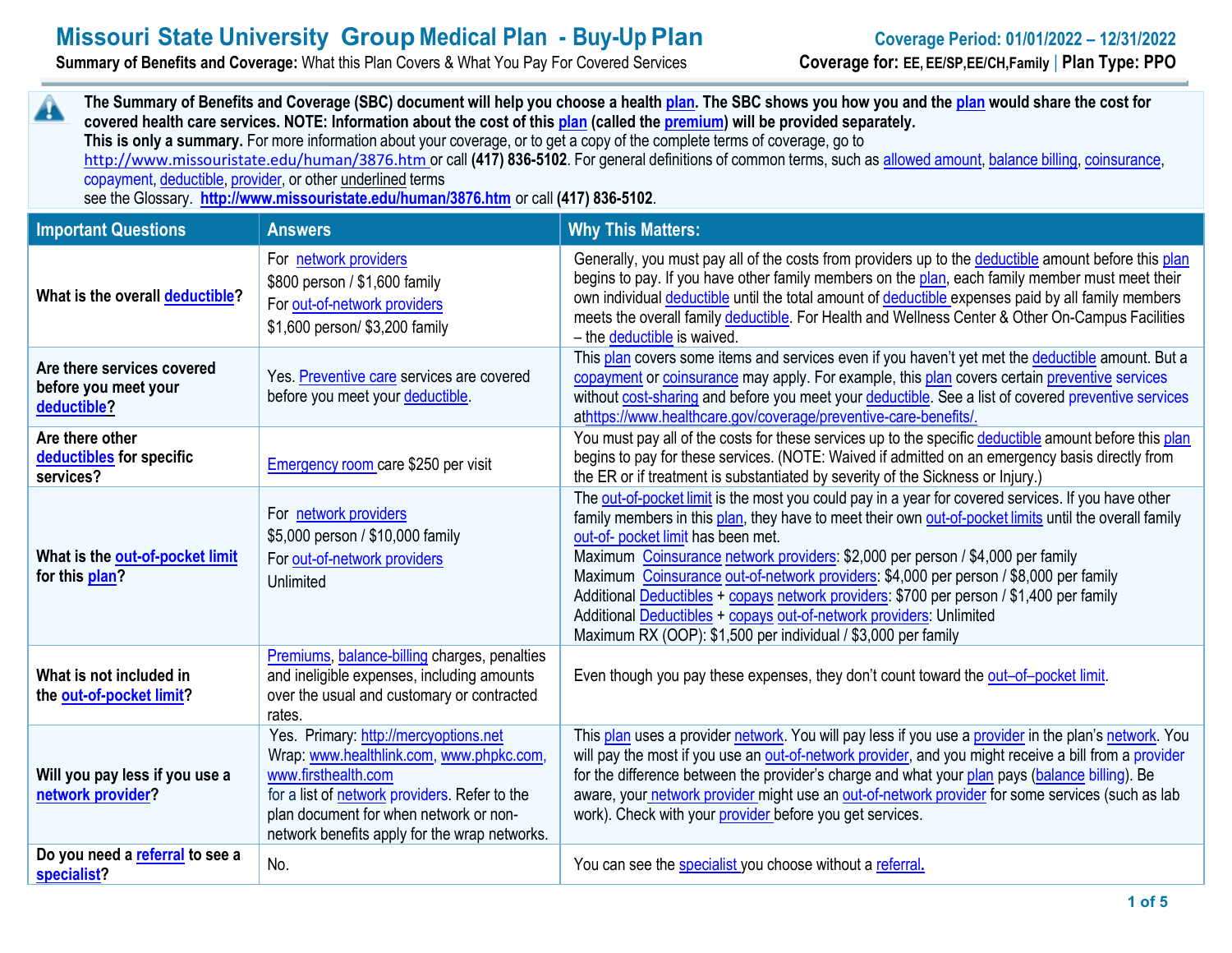All **[copayment](https://www.healthcare.gov/sbc-glossary/#copayment)** and **[coinsurance](https://www.healthcare.gov/sbc-glossary/#coinsurance)** costs shown in this chart are after your **[deductible](https://www.healthcare.gov/sbc-glossary/#deductible)** has been met, if a **[deductible](https://www.healthcare.gov/sbc-glossary/#deductible)** applies.

|                                                                                                                      | <b>Services You May</b><br><b>Need</b>                    | <b>What You Will Pay</b>                                                                                     |                         |                                              |                                                                                                                                                                                                                                                                                                                                                                                                                                                                           |  |
|----------------------------------------------------------------------------------------------------------------------|-----------------------------------------------------------|--------------------------------------------------------------------------------------------------------------|-------------------------|----------------------------------------------|---------------------------------------------------------------------------------------------------------------------------------------------------------------------------------------------------------------------------------------------------------------------------------------------------------------------------------------------------------------------------------------------------------------------------------------------------------------------------|--|
| <b>Common</b><br><b>Medical Event</b>                                                                                |                                                           | <b>Health</b><br>and<br><b>Wellness Center &amp;</b><br><b>Other On-Campus</b><br><b>Clinical Facilities</b> | <b>Network Provider</b> | Out-of-<br><b>Network</b><br><b>Provider</b> | <b>Limitations, Exceptions, &amp; Other Important</b><br><b>Information</b>                                                                                                                                                                                                                                                                                                                                                                                               |  |
| If you visit a health<br>care provider's office<br>or clinic                                                         | Primary care visit to treat<br>an injury or illness       | \$5 copayment                                                                                                | \$20 copayment          | 40% coinsurance                              | Chiropractic services limited to 10 visits per<br>Calendar Year. Copay only applies to the visit<br>charge. All other services provided in the office<br>are subject to deductible and/or coinsurance.                                                                                                                                                                                                                                                                    |  |
|                                                                                                                      | <b>Specialist visit</b>                                   | \$5 copayment                                                                                                | \$30 copayment          | 40% coinsurance                              | Copay only applies to the visit charge. All other<br>services provided in the office are subject to<br>deductible and/or coinsurance.                                                                                                                                                                                                                                                                                                                                     |  |
|                                                                                                                      | Preventive care/screening/<br>immunization                | 0%, deductible waived                                                                                        | 0%, deductible waived   | 40% coinsurance                              | You may have to pay for services that aren't<br>preventive. Ask your provider if the services you<br>need are preventive. Then check what your<br>plan will pay for.                                                                                                                                                                                                                                                                                                      |  |
| If you have a test                                                                                                   | Diagnostic test Physician's<br>office (x-ray, blood work) | 20% coinsurance<br>(deductible waived)                                                                       | 20% coinsurance         | 40% coinsurance                              | None                                                                                                                                                                                                                                                                                                                                                                                                                                                                      |  |
|                                                                                                                      | Imaging (CT/PET scans, MRIs)                              | Not Available                                                                                                | 20% coinsurance         | 40% coinsurance                              | None                                                                                                                                                                                                                                                                                                                                                                                                                                                                      |  |
| If you need drugs to                                                                                                 | Generic drugs (Tier 1)                                    | 20% coinsurance                                                                                              | 30% coinsurance         |                                              | Maximum of \$1,500 out-of-pocket per person<br>per Calendar Year (\$3,000 max per family) then<br>100% paid by plan.<br>Medications that are preventive care services<br>under the Affordable Care Act will be covered at<br>100% and not require coinsurance. This includes<br>Generic and certain Brand<br>all<br>Name oral<br>contraceptives, aspirin, certain vitamins and<br>deterrents,<br>supplements,<br>smoking<br>certain<br>vaccinations / immunizations, etc. |  |
| treat your illness or<br>condition<br><b>More information about</b><br>prescription drug<br>coverage is available at | Preferred brand drugs<br>(Tier 2)                         | 20% coinsurance                                                                                              | 30% coinsurance         |                                              |                                                                                                                                                                                                                                                                                                                                                                                                                                                                           |  |
|                                                                                                                      | Non-preferred brand drugs<br>(Tier 3)                     | 20% coinsurance                                                                                              | 30% coinsurance         | Allowed at<br>contracted rate.               |                                                                                                                                                                                                                                                                                                                                                                                                                                                                           |  |
| www.elixirsolutions.com<br>(800) 771-4648 and<br>https://www.missourist                                              | <b>Specialty drugs (Tier 4)</b>                           | 20% coinsurance                                                                                              | 30% coinsurance         |                                              |                                                                                                                                                                                                                                                                                                                                                                                                                                                                           |  |
| ate.edu/Human/prescri<br>ption-drug-plan.htm                                                                         | Affordable Care Act<br>preventive services                | \$0 copayment                                                                                                | \$0 copayment           |                                              | Contact Elixir for the list of the \$0 coinsurance<br>items.                                                                                                                                                                                                                                                                                                                                                                                                              |  |
| If you have outpatient<br>surgery                                                                                    | Facility fee (e.g.,<br>ambulatory surgery center)         | Not Available                                                                                                | 20% coinsurance         | 40% coinsurance                              | None                                                                                                                                                                                                                                                                                                                                                                                                                                                                      |  |
|                                                                                                                      | Physician/surgeon fees                                    | Not Available                                                                                                | 20% coinsurance         | 40% coinsurance                              | None                                                                                                                                                                                                                                                                                                                                                                                                                                                                      |  |
|                                                                                                                      | <b>Emergency room care</b>                                | Not Available                                                                                                | 20% coinsurance*        | 20% coinsurance*                             | *\$250 Emergency Room Deductible may apply.                                                                                                                                                                                                                                                                                                                                                                                                                               |  |
| If you need immediate<br>medical attention                                                                           | <b>Emergency medical</b><br>transportation                | Not Available                                                                                                | 20% coinsurance         | 40% coinsurance                              | None                                                                                                                                                                                                                                                                                                                                                                                                                                                                      |  |
|                                                                                                                      | <b>Urgent care</b>                                        | \$5 copayment                                                                                                | \$20 copayment          | 40% coinsurance                              | Copay only applies to the visit charge. All other<br>services provided in the office are subject to<br>deductible and/or coinsurance.                                                                                                                                                                                                                                                                                                                                     |  |

И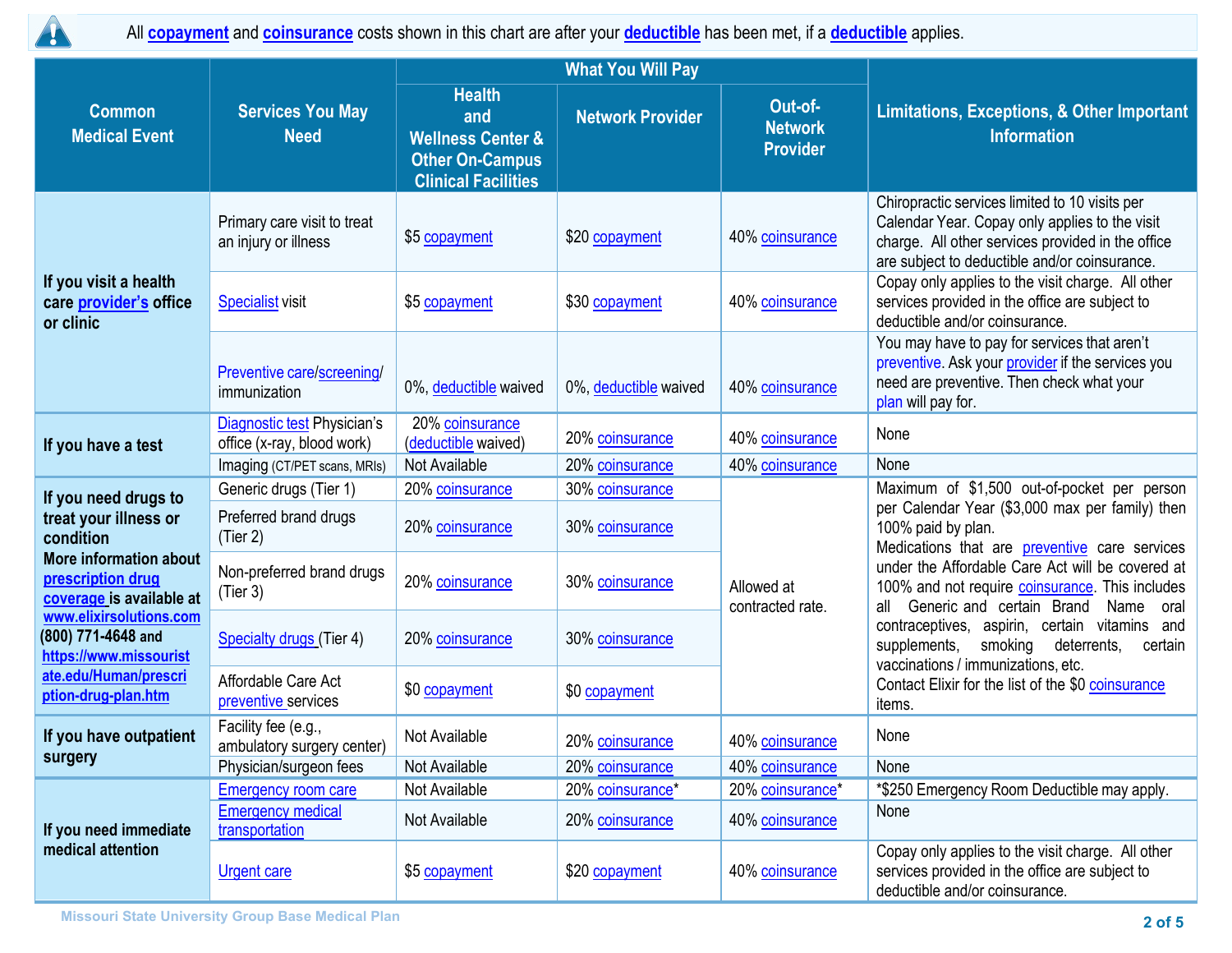|                                                                         | <b>Services You May</b><br><b>Need</b>       | <b>What You Will Pay</b>                                                                                     |                                              |                                              |                                                                                                                                                         |  |
|-------------------------------------------------------------------------|----------------------------------------------|--------------------------------------------------------------------------------------------------------------|----------------------------------------------|----------------------------------------------|---------------------------------------------------------------------------------------------------------------------------------------------------------|--|
| <b>Common</b><br><b>Medical Event</b>                                   |                                              | <b>Health</b><br>and<br><b>Wellness Center &amp;</b><br><b>Other On-Campus</b><br><b>Clinical Facilities</b> | <b>Network Provider</b>                      | Out-of-<br><b>Network</b><br><b>Provider</b> | <b>Limitations, Exceptions, &amp; Other Important</b><br><b>Information</b>                                                                             |  |
| If you have a hospital<br>stay                                          | Facility fee (e.g., hospital<br>room)        | Not Available                                                                                                | 20% coinsurance at<br>the semiprivate rate   | 40% coinsurance at<br>the semiprivate rate   | Precertification is required. If you don't get<br>precertification, benefit payment will be<br>reduced by<br>\$200.                                     |  |
|                                                                         | Physician/surgeon fees                       | Not Available                                                                                                | 20% coinsurance                              | 40% coinsurance                              | None                                                                                                                                                    |  |
| If you need mental                                                      | Outpatient services                          | 20% coinsurance<br>(deductible waived)                                                                       | 20% coinsurance                              | 40% coinsurance                              | Copay only applies to the visit charge. All other<br>services provided in the office are subject to<br>deductible and/or coinsurance.                   |  |
| health, behavioral<br>health, or substance<br>abuse services            | Physician services                           | copayment per visit<br>(based upon provider)                                                                 | copayment per visit<br>(based upon provider) | 40% coinsurance                              |                                                                                                                                                         |  |
|                                                                         | Inpatient services                           | Not Available                                                                                                | 20% coinsurance                              | 40% coinsurance                              |                                                                                                                                                         |  |
| If you are pregnant                                                     | Office visits                                | Not Available                                                                                                | 20% coinsurance                              | 40% coinsurance                              | Cost sharing does not apply to certain preventive<br>services. Depending on the type of services,<br>coinsurance may apply. Maternity care may          |  |
|                                                                         | Childbirth/delivery<br>professional services | Not Available                                                                                                | 20% coinsurance                              | 40% coinsurance                              | include tests and services described elsewhere in<br>the SBC (i.e. ultrasound). Two ultrasounds will be<br>considered an eligible expense for a routine |  |
|                                                                         | Childbirth/delivery facility<br>services     | Not Available                                                                                                | 20% coinsurance                              | 40% coinsurance                              | Pregnancy (age determination and routine<br>screening). Pregnancy not covered for dependent<br>daughters.                                               |  |
|                                                                         | Home health care                             | Not Available                                                                                                | 20% coinsurance                              | 40% coinsurance                              | 40 visits per Calendar Year                                                                                                                             |  |
| If you need help<br>recovering or have<br>other special health<br>needs | <b>Rehabilitation services</b>               | 20% coinsurance<br>(deductible waived)                                                                       | 20% coinsurance                              | 40% coinsurance                              | None                                                                                                                                                    |  |
|                                                                         | <b>Habilitation services</b>                 | Not Available                                                                                                | 20% coinsurance                              | 40% coinsurance                              | 90 days per Calendar Year                                                                                                                               |  |
|                                                                         | <b>Skilled nursing care</b>                  | Not Available                                                                                                | 20% coinsurance                              | 40% coinsurance                              | At the facility's semiprivate room rate.<br>40 days per Calendar Year maximum                                                                           |  |
|                                                                         | Durable medical<br>equipment                 | Not Available                                                                                                | 20% coinsurance                              | 40% coinsurance                              | None                                                                                                                                                    |  |
|                                                                         | <b>Hospice services</b>                      | Not Available                                                                                                | 20% coinsurance                              | 40% coinsurance                              | \$10,000 Lifetime maximum;<br>3 bereavement visits Lifetime maximum                                                                                     |  |
|                                                                         | Children's eye exam                          | Not covered.                                                                                                 | Not covered.                                 | Not covered.                                 | Routine exam not covered.                                                                                                                               |  |
| If your child needs                                                     | Children's glasses                           | Not covered.                                                                                                 | Not covered.                                 | Not covered.                                 | Not covered unless following eye surgery.                                                                                                               |  |
| dental or eye care                                                      | Children's dental check-up                   | Not covered.                                                                                                 | Not covered.                                 | Not covered.                                 | Dental care not covered. Refer to the separate<br>dental plan.                                                                                          |  |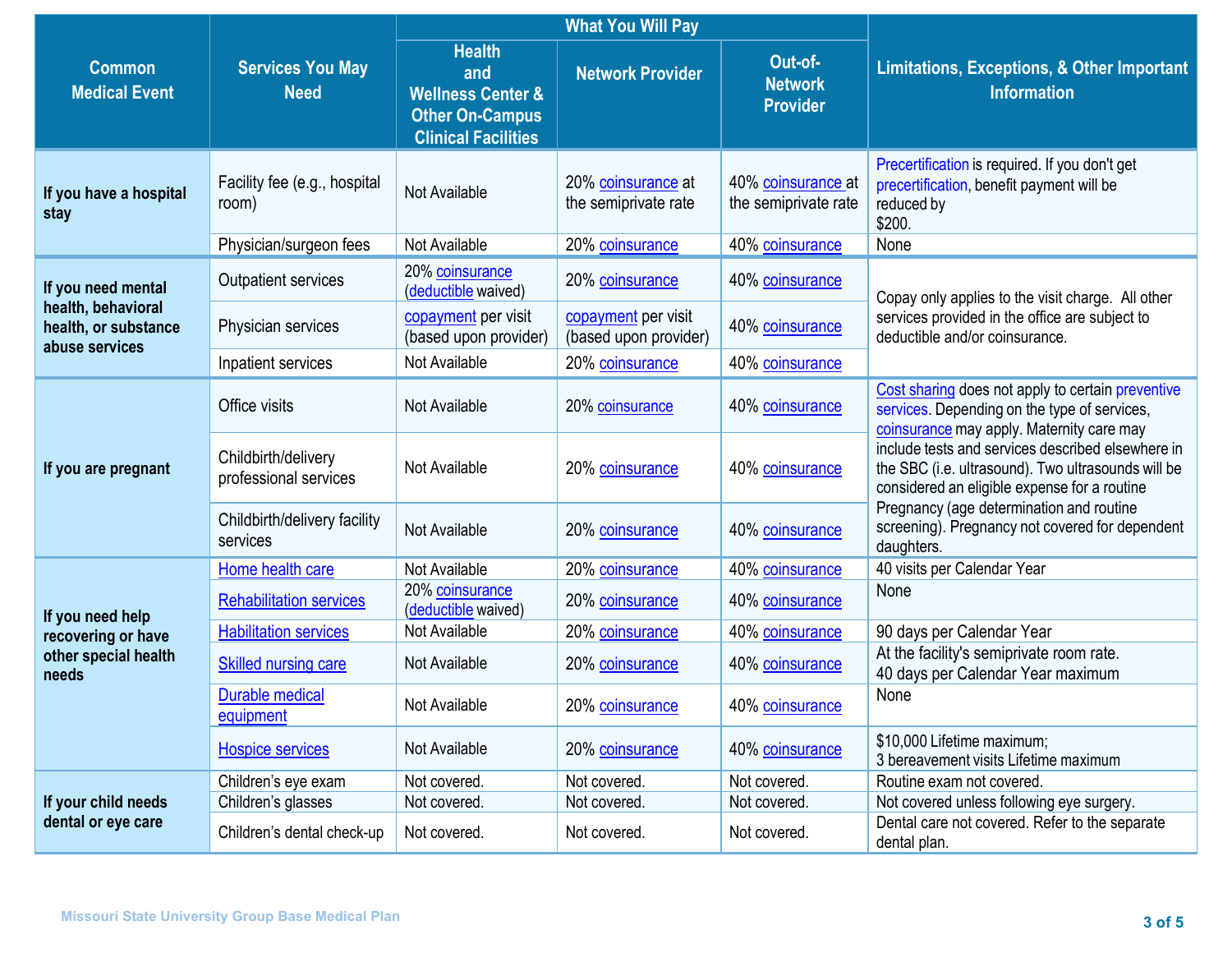| <b>Excluded Services &amp; Other Covered Services:</b>                                                                                           |                                                                                                                                                           |                                                                                                                                                                  |  |  |  |  |
|--------------------------------------------------------------------------------------------------------------------------------------------------|-----------------------------------------------------------------------------------------------------------------------------------------------------------|------------------------------------------------------------------------------------------------------------------------------------------------------------------|--|--|--|--|
| Services Your Plan Generally Does NOT Cover (Check your policy or plan document for more information and a list of any other excluded services.) |                                                                                                                                                           |                                                                                                                                                                  |  |  |  |  |
| Acupuncture<br>Cosmetic Surgery (Limited coverage exceptions apply.)<br>Dental Care                                                              | Hearing Aids, except for newborn children as<br>required under Missouri Revised Statutes<br>nfertility Treatment<br>$\bullet$                             | Long-term care (other than medically necessary skilled<br>nursing care)<br>Routine Eye Care (including exam) and glasses (Limited<br>coverage exceptions apply.) |  |  |  |  |
| Other Covered Services (Limitations may apply to these services. This isn't a complete list. Please see your plan document.)                     |                                                                                                                                                           |                                                                                                                                                                  |  |  |  |  |
| <b>Bariatric Surgery</b><br><b>Habilitative Services</b>                                                                                         | Non-emergency care when traveling<br>$\bullet$<br>outside the U.S.<br>Private Duty Nursing (criteria applies).<br>Routine Foot Care (i.e., for diabetics) | Tobacco Use Cessation (criteria applies).<br><b>Weight Loss Programs</b>                                                                                         |  |  |  |  |

Your Rights to Continue Coverage: There are agencies that can help if you want to continue your coverage after it ends. For more information on your rights to continue coverage, contact the Human Resources department at (417) 836-5102. You may also contact your state insurance department, the U.S. Department of Labor, Employee Benefits Security Administration at 1-866-444-3272 or [www.dol.gov/ebsa,](http://www.dol.gov/ebsa) or the U.S. Department of Health and Human Services at 1-877-267-2323 x61565 or [www.cciio.cms.gov](http://www.cciio.cms.gov/)

Other coverage options may be available to you too, including buying individual insurance coverage through the Health Insurance [Marketplace.](https://www.healthcare.gov/sbc-glossary/#marketplace) For more information about the [Marketplace,](https://www.healthcare.gov/sbc-glossary/#marketplace) visit [www.HealthCare.gov](http://www.healthcare.gov/) or call 1-800-318-2596.

Your Grievance and Appeals Rights: There are agencies that can help if you have a complaint against your [plan](https://www.healthcare.gov/sbc-glossary/#plan) for a denial of a [claim.](https://www.healthcare.gov/sbc-glossary/#claim) This complaint is called a [grievance](https://www.healthcare.gov/sbc-glossary/#grievance) o[r appeal.](https://www.healthcare.gov/sbc-glossary/#appeal) For more information about your rights, look at the explanation of benefits you will receive for that medical [claim.](https://www.healthcare.gov/sbc-glossary/#claim) Your [plan](https://www.healthcare.gov/sbc-glossary/#plan) documents also provide complete information to submit a [claim,](https://www.healthcare.gov/sbc-glossary/#claim) [appeal,](https://www.healthcare.gov/sbc-glossary/#appeal) or a [grievance](https://www.healthcare.gov/sbc-glossary/#grievance) for any reason to your [plan.](https://www.healthcare.gov/sbc-glossary/#plan) For more information about your rights, this notice, or assistance, contact: The Human Resources department at (417) 836-5102 or Med-Pay's Customer Service department at (417) 886-6886 or (800) 777-9087. Additionally, a consumer assistance program can help you file your appeal. Contact the Missouri Department of Insurance, 301 W. High Street, Room 830, Jefferson City, MO 65101, (800) 726-7390, [www.insurance.mo.gov.](http://www.insurance.mo.gov/) Other states' contact information can be obtained at [www.dol.gov/ebsa/healthreform](http://www.dol.gov/ebsa/healthreform) (under Consumer Assistance Programs) above or at https://www.cms.gov/ccijo/resources/consumer-assistance-grants.

## **Does this plan provide Minimum Essential Coverage? Yes**.

[Minimum Essential Coverage](https://www.healthcare.gov/sbc-glossary/#minimum-essential-coverage) generally includes [plans,](https://www.healthcare.gov/sbc-glossary/#plan) [health insurance](https://www.healthcare.gov/sbc-glossary/#health-insurance) available through the [Marketplace](https://www.healthcare.gov/sbc-glossary/#marketplace) or other individual market policies, Medicare, Medicaid, CHIP, TRICARE, and certain other coverage. If you are eligible for certain types of [Minimum Essential Coverage,](https://www.healthcare.gov/sbc-glossary/#minimum-essential-coverage) you may not be eligible for the [premium tax credit.](https://www.healthcare.gov/sbc-glossary/#premium-tax-credits)

## **Does this plan meet Minimum Value Standards? Yes**.

If your [plan](https://www.healthcare.gov/sbc-glossary/#plan) doesn't meet the [Minimum Value Standards,](https://www.healthcare.gov/sbc-glossary/#minimum-value-standard) you may be eligible for a [premium tax credit](https://www.healthcare.gov/sbc-glossary/#premium-tax-credits) to help you pay for a [plan](https://www.healthcare.gov/sbc-glossary/#plan) through the [Marketplace.](https://www.healthcare.gov/sbc-glossary/#marketplace)

––––––––––––––––––––––*To see examples of how this plan might cover costs for a sample medical situation, see the next section.–––––––––––*–––––––––––